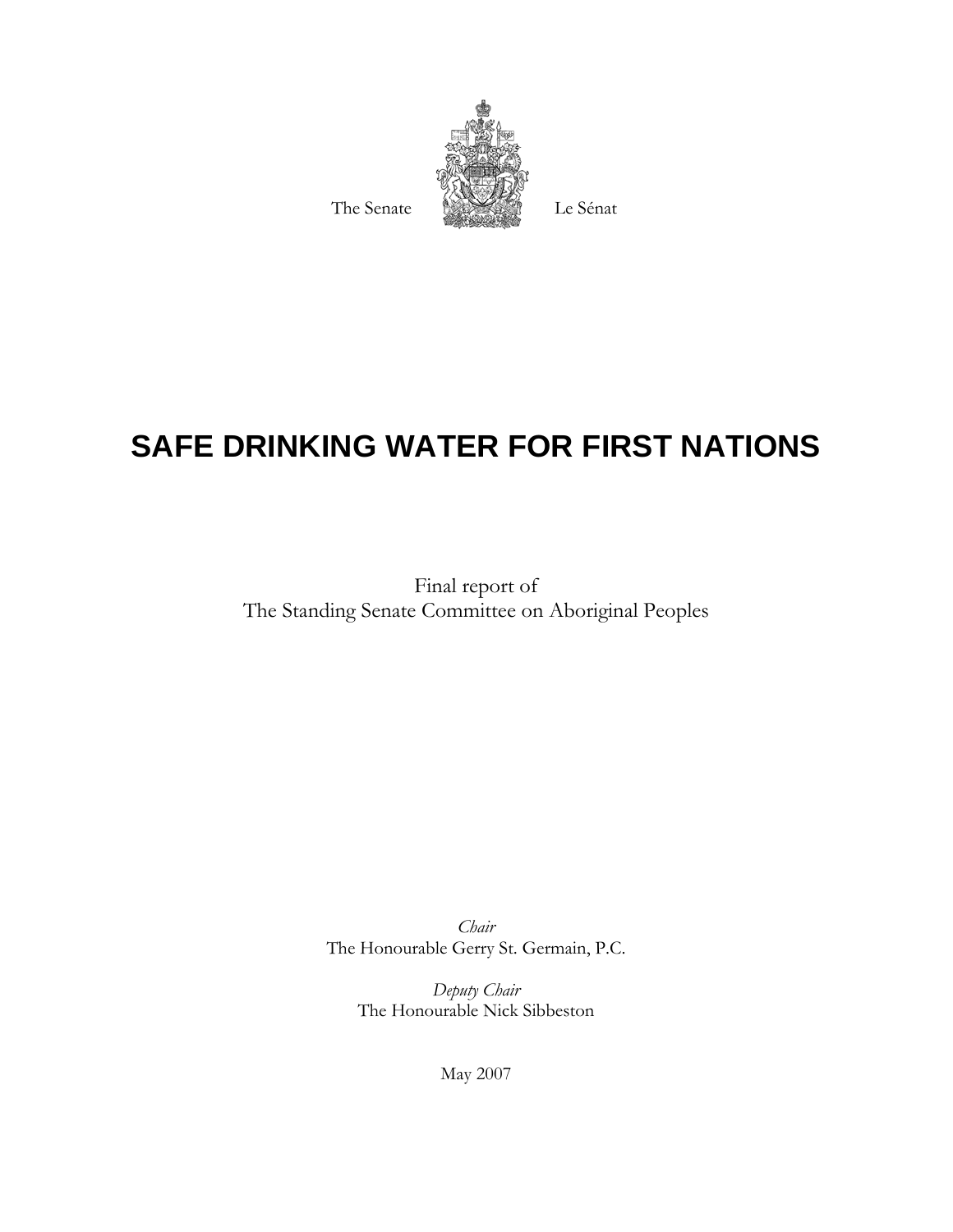*Ce document est disponible en français.* 



Available on the Parliamentary Internet: http://www.parl.gc.ca (Committee Business — Senate — 1<sup>st</sup> Session, 39<sup>th</sup> Parliament)

This report and the Committee proceedings are available on-line at http://www.senate-senat.ca/abor-autoch.asp. Hard copies of this document are also available by contacting the Senate Committees Directorate at 613-990-0088 or at aborig-autoch@sen.parl.gc.ca.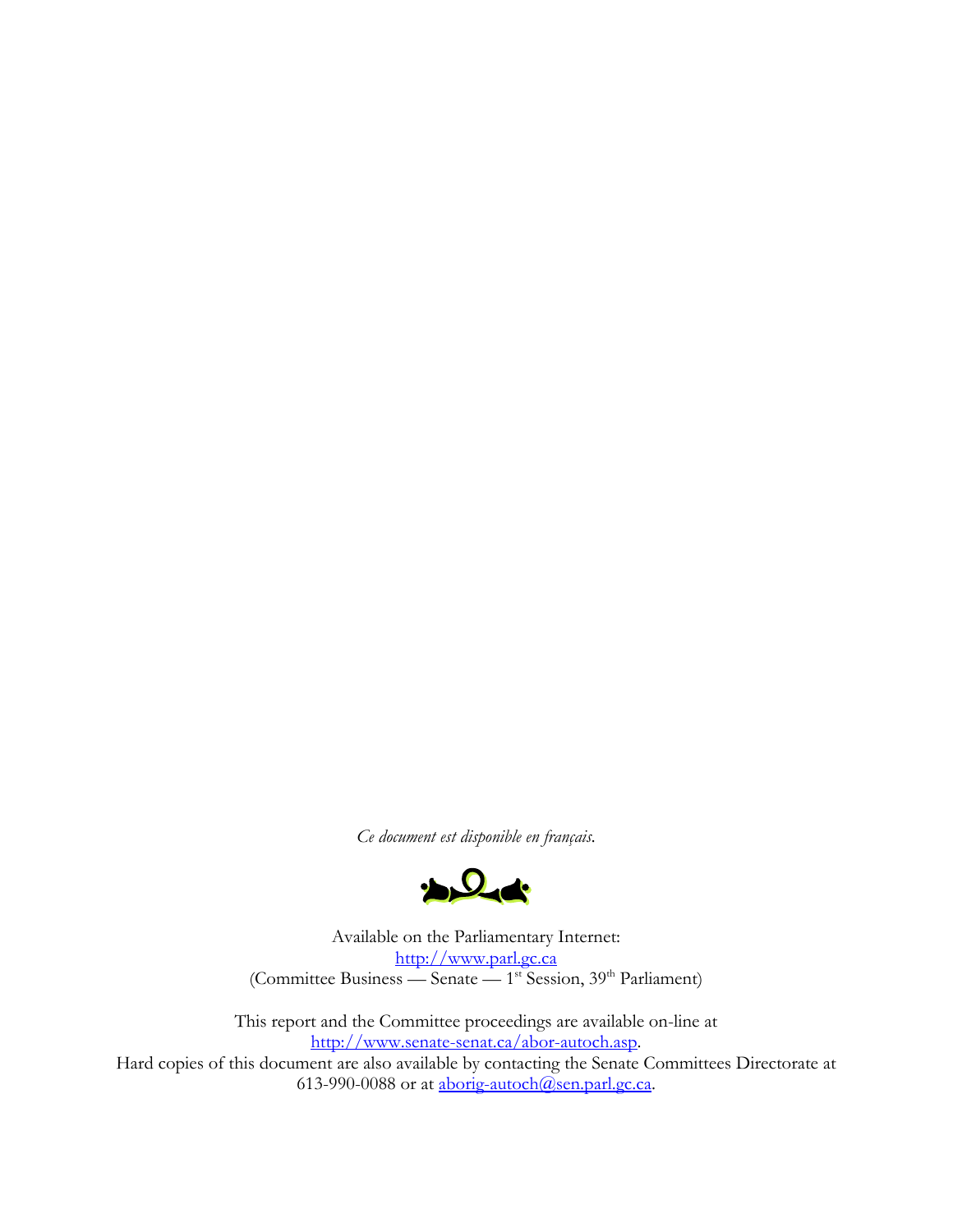# TABLE OF CONTENTS

# Page

| ADDRESSING THE RESOURCE GAP AS A PRECONDITION TO A<br>$\mathbf{A}$ |
|--------------------------------------------------------------------|
| $\mathbf{B}$                                                       |
|                                                                    |
|                                                                    |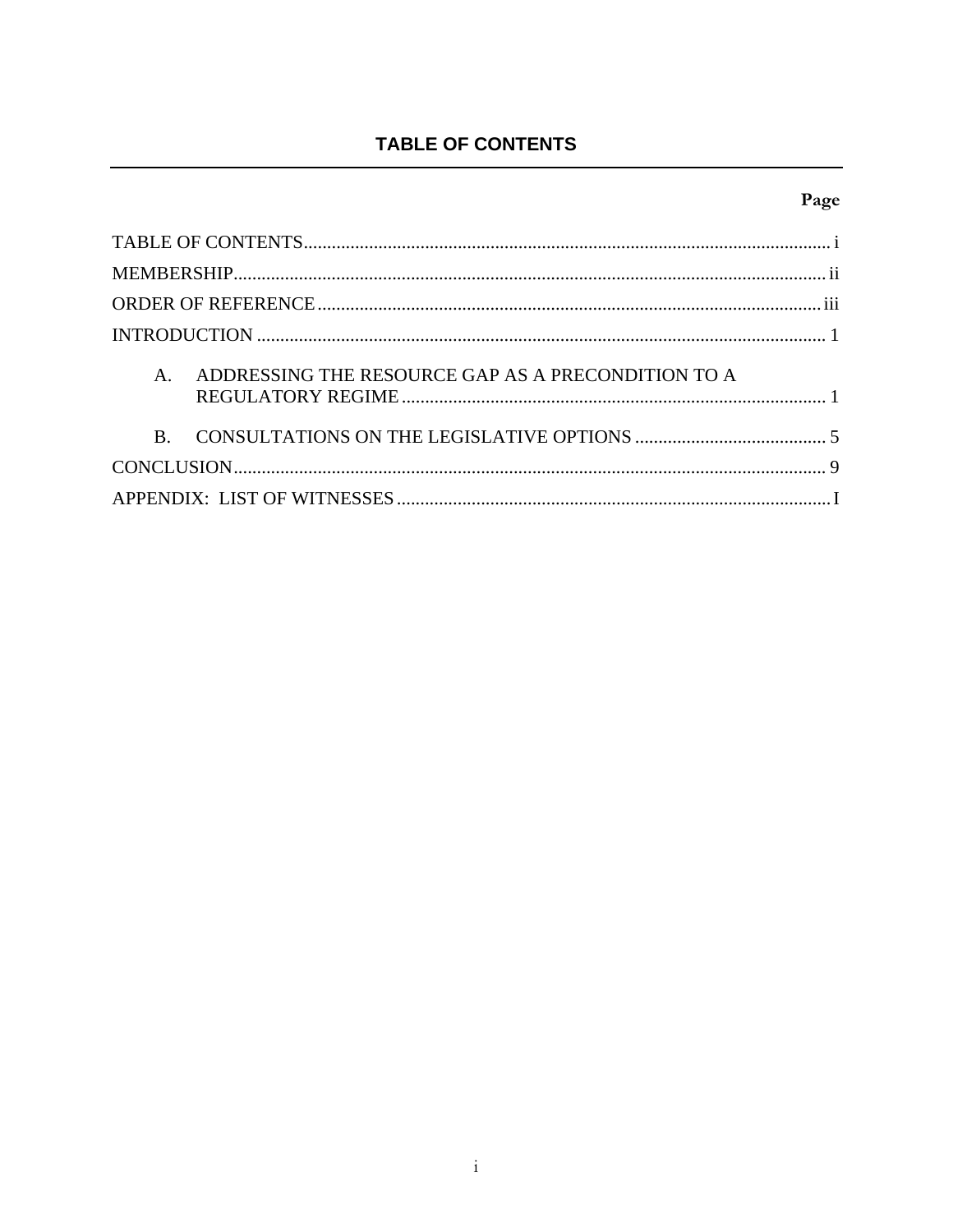### **THE STANDING SENATE COMMITTEE ON ABORIGINAL PEOPLES**  1<sup>st</sup> Session, 39<sup>th</sup> Parliament

The Honourable Gerry St. Germain, P.C., *Chair*  The Honourable Nick Sibbeston, *Deputy Chair*

*The Honourable Senators:* 

Larry W. Campbell Lillian Eva Dyck Aurélien Gill Leonard J. Gustafson Elizabeth Hubley Sandra M. Lovelace Nicholas Robert W. Peterson Hugh Segal Charlie Watt

#### *Ex officio members of the Committee:*

The Honourable Senators : Marjory LeBreton, P.C. (or Gerald J. Comeau), Céline Hervieux-Payette, P.C. (or Claudette Tardif)

*Other Senator who has participated from time to time to this study:* 

The Honourable Senator Lorna Milne.

*Committee Clerk:*  Josée Thérien

*Analyst from the Parliamentary Information and Research Service of the Library of Parliament:*  Tonina Simeone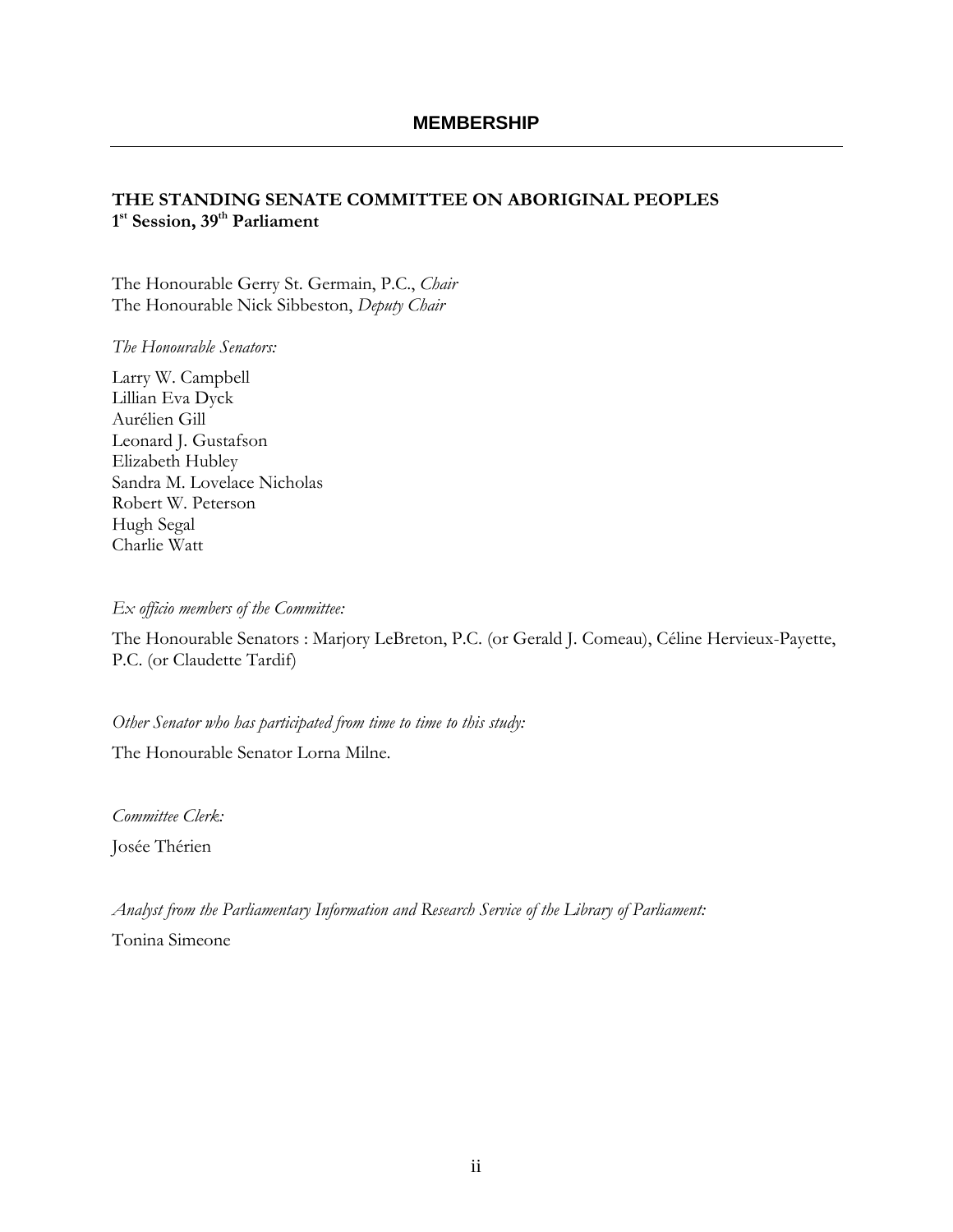## **ORDER OF REFERENCE**

Extract from the *Journals of the Senate* of Thursday, March 29, 2007:

The Honourable Senator Comeau moved, seconded by the Honourable Senator Di Nino:

That the Standing Senate Committee on Aboriginal Peoples, in accordance with rule 86(1)(q), be authorized to examine and report on recent work completed in relation to drinking water in First Nations' communities, notably: the November 2006 *Report of the Expert Panel on Safe Drinking Water for First Nations*; the 2005 Report of the Commissioner of the Environment and Sustainable Development on *Drinking Water in First Nations Communities*; and the Department of Indian Affairs and Northern Development's Plan of Action to address drinking water concerns in First Nations' communities.

That the Committee submit its report on this matter to the Senate no later than June 15, 2007.

The question being put on the motion, it was adopted.

Paul C. Bélisle

*Clerk of the Senate*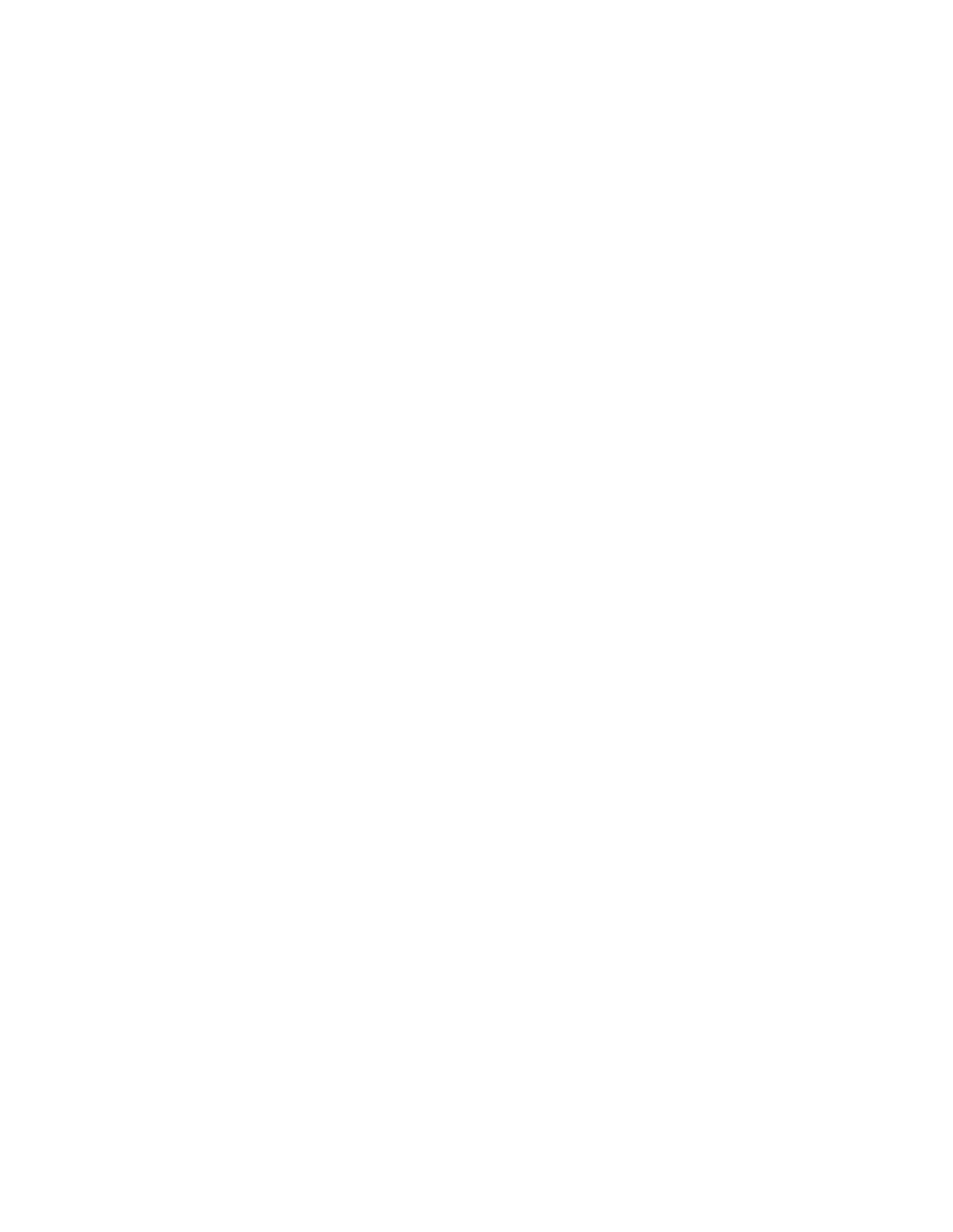# **SAFE DRINKING WATER FOR FIRST NATIONS**

## **INTRODUCTION**

On 25 October 2005, the Minister of Aboriginal Affairs for the province of Ontario ordered the evacuation of almost 1,000 residents of the Kashechewan reserve after their drinking water had tested positive for elevated levels of Escherichia coli (E. coli). Residents of this small northern Ontario First Nations community, located on a flood plain on the shores of James Bay, had been under a boil water advisory for over two years. The community's water treatment plant was located a short distance downstream from its sewage lagoon.

Issues surrounding the quality and delivery of safe drinking water on-reserve are not unique to the community of Kashechewan. In 1995, an assessment carried out by the Department of Indian Affairs and Northern Development (DIAND) and Health Canada found that about 25% of water systems on-reserve posed potential health and safety risks to First Nations people in the affected communities. In 2001, a follow-up assessment revealed that almost three quarters of drinking water systems on-reserve posed significant risk. Most recently, in March 2007, the Department of Indian Affairs and Northern Development released a progress report on First Nations drinking water indicating that the water systems of 97 First Nations communities are classified as high risk. In addition, DIAND's 2006 *Protocol for Safe Drinking Water for First Nations Communities* requires that every First Nations community have a certified water systems operator. Currently, only 37% of operators are certified.

Ironically, a number of the issues surrounding drinking water quality on-reserve have been the result of economic development and other activities that have polluted the source water surrounding First Nations communities. Many northern communities, for example, experience high levels of diesel contamination; buried military equipment has resulted in elevated levels of PCBs in nearby water systems.

The seriousness and urgency of this issue demands that our government's response to it be right. The Committee examined a number of reports related to the delivery of safe drinking water onreserve. This report is based on our review of these sources and witness testimony.

## **A. ADDRESSING THE RESOURCE GAP AS A PRECONDITION TO A REGULATORY REGIME**

*My personal conclusion is that if we want to see the completion of what has been a fairly considerable national effort to get good water on Indian reserves, then we should worry about the basic resources and then about a regulatory regime.* 

> Dr. Harry Swain Chair of the Expert Panel on Safe Drinking Water for First Nations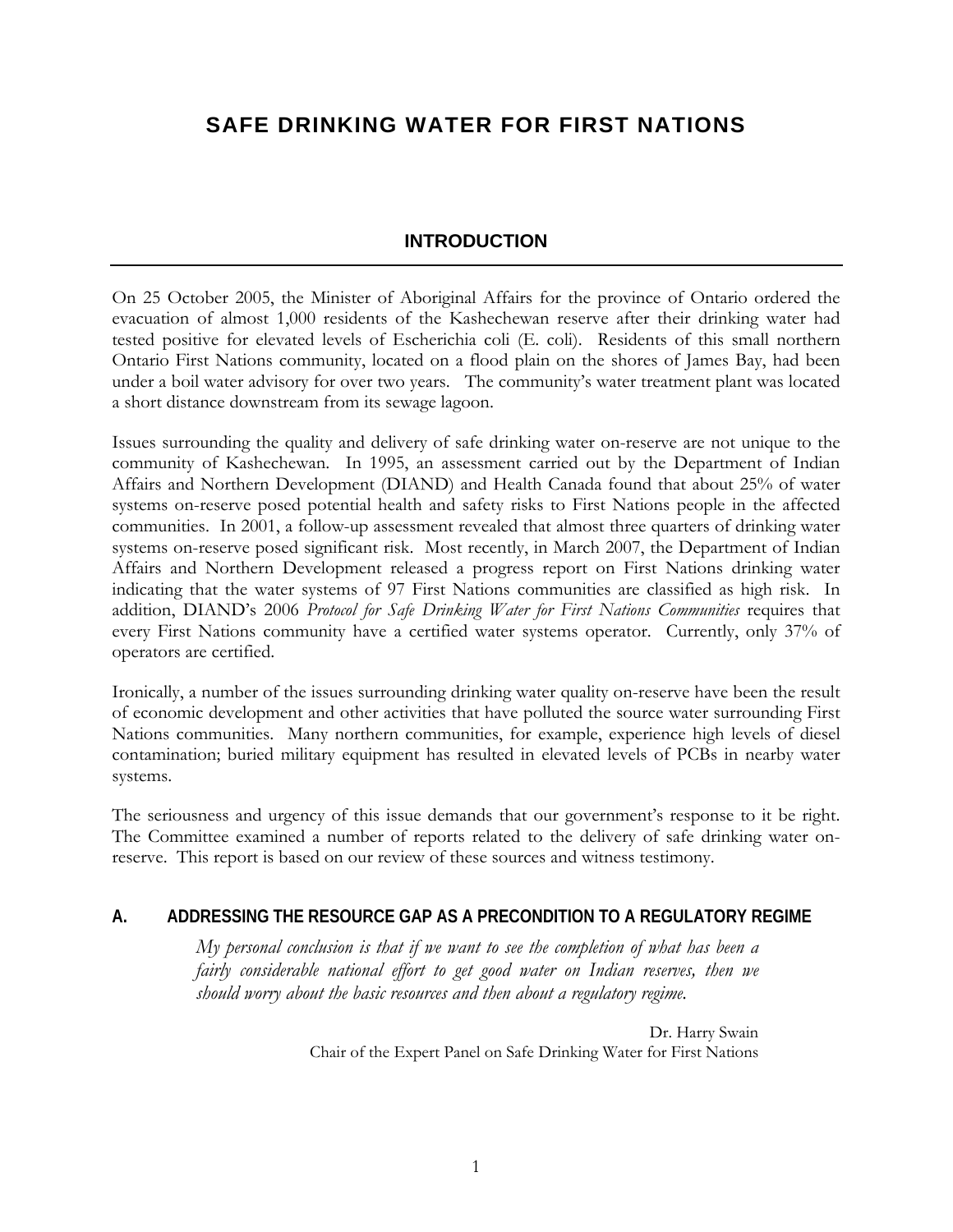Witnesses testifying before the Committee, including the Assembly of First Nations (AFN), all agree, in principle, on the need to establish a regulatory framework to govern the provision of drinking water in First Nations communities. That water standards legislation should be developed is not at issue. The question of when any such legislation should be introduced, however, is a matter of some debate.

The view of the Expert Panel on Safe Drinking Water for First Nations<sup>(1)</sup> (Expert Panel) is that regulation alone will not be effective in ensuring safe drinking water unless other requirements are met, including investment in both human resources and physical assets. According to the Expert Panel, it would not be "credible to go forward with any regulatory regime without adequate capacity to satisfy the regulatory requirements."<sup>(2)</sup> Not only would a regulatory regime take time to create and enforce, they conclude, but the attention and money invested might be better directed to systems, operators, management and governance. Panel members also expressed concern that if additional funding were provided to cover only the costs of a regulatory regime, the resource gap would continue.

Similarly, the AFN takes the position that the Government of Canada must address the gap in resources required to bring First Nations facilities to a level that is on a par with those in the rest of Canada. Richard Jock, the AFN's Chief Executive Officer, told the Committee that: "You can have the highest standards, but if there is no systematic way to get to them then it will be meaningless." $(3)$ The need to address capacity issues in First Nations communities was also underscored by officials from the Commissioner of the Environment and Sustainable Development. They told us that: "The thing that most assures safe drinking water…is the commitment and capacity of the people who are running the systems." In their view, any "regulatory regime that will work for the future has to be something that, from the beginning, fosters the creation and maintenance of that capacity." $(4)$ 

In written submissions to the Expert Panel, several First Nations communities echoed the view that water systems must be brought up to clear standards before a legislated regulatory regime is put in place. The Atlantic Policy Congress of First Nation Chiefs, for instance, told Panel members: "Do not put the cart before the horse in implementing a regulatory regime [since] that would leave First Nation communities in a bad or worse position.<sup>"(5)</sup> This view is supported by the Expert Panel's conclusion that: "Regulation without the investment needed to build capacity may even put drinking water at risk by diverting badly needed resources into regulatory frameworks and

 $\overline{\phantom{a}}$ (1) The Expert Panel on Safe Drinking Water was established in June 2006 by the Minister of Indian Affairs and Northern Development with the support of the Assembly of First Nations. The Panel's report, released in November 2006, examined options for a regulatory framework on reserve.

<sup>(2)</sup> Canada, *Report of the Expert Panel on Safe Drinking Water on Reserve*, Volume 1, November 2006, p. 49. The Report can be consulted on-line at: http://www.eps-sdw.gc.ca/index\_e.asp.

<sup>(3)</sup> Standing Senate Committee on Aboriginal Peoples, *Proceedings*, 16 May 2007, Richard Jock, Chief Executive Officer, Assembly of First Nations [Hereafter referred to as *Proceedings*].

<sup>(4)</sup> *Proceedings*, 2 May 2007, Jerome Berthelette, Principal, Office of the Auditor General.

<sup>(5)</sup> Atlantic Policy Congress of First Nation Chiefs, *Response to the Panel of Experts on Water*, Simon Osmond, Policy Analyst. This document can be consulted on-line at: http://www.eps-sdw.gc.ca/inlv/ at sbm 2/index e.asp.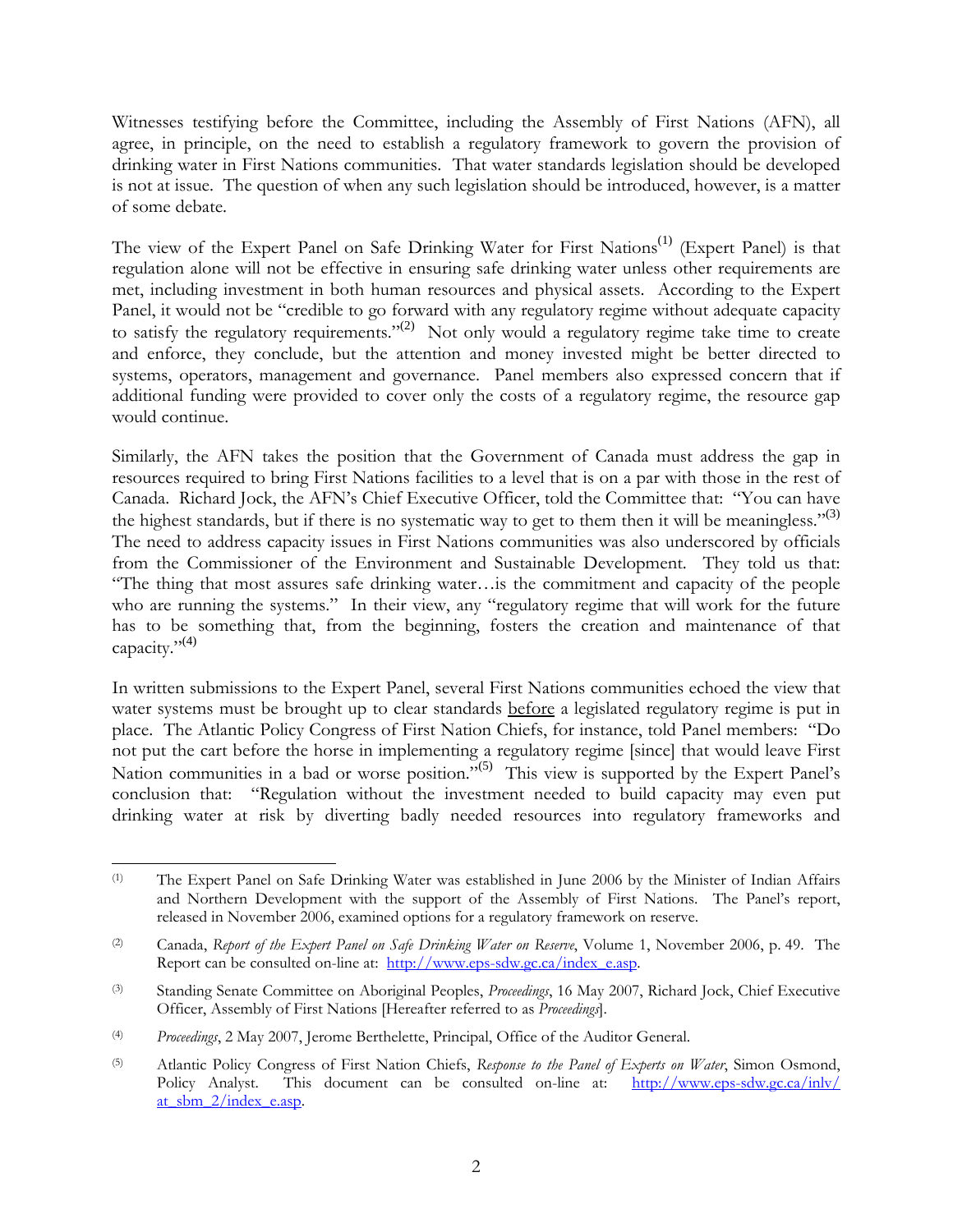compliance costs."<sup>(6)</sup> Similarly, the AFN expressed concern with the risk to individual communities that are unable to comply with legislated standards as a result of deficiencies in their existing water systems and/or the lack of trained operators to manage those systems.

The Department of Indian Affairs and Northern Development takes a different view. Departmental officials told us that, based on their deliberations, it would be best to develop a regulatory regime first and "then phase in the implementation of it to permit the systems to be brought up to the level of the regime."<sup>(7)</sup> Considering the sources we consulted and subsequent witness testimony, the Committee is deeply concerned by the Department's position in this regard, which seems to run counter to that of its own Expert Panel. The Committee agrees with witnesses that the first priority ought to be filling the resource gap, not regulation. Regulatory standards, in the absence of the physical and human capacity to meet them, are unlikely to improve the quality and delivery of drinking water on-reserve, and may in fact worsen the situation.

On this point, the Committee is alarmed at how little progress has been made in training and certifying First Nations water systems operators. Even the best facilities cannot ensure safe water unless properly managed and operated. Although DIAND is working to strengthen and expand its Circuit Rider Training program – a program designed to enhance First Nations capacity to operate and maintain water system and wastewater systems – these efforts are clearly insufficient. The 2005 Report of the Commissioner of the Environment and Sustainable Development found that, in many instances, much of the trainer's time was spent troubleshooting rather than providing training. The Committee feels strongly that a comprehensive, long-term training program must be in put in place immediately. To this end, the Department may consider establishing regional training centers or partnering with local community colleges to deliver adequate training.

Over the past decade, significant investments have been made to address these capacity needs and on-reserve water and wastewater systems. The 2005 *Report of the Commissioner of the Environment and Sustainable Development on Drinking Water in First Nations Communities* estimates that, between 1995 and 2003, the federal government spent roughly \$1.9 billion on the provision of safe drinking water onreserve. DIAND officials told the Committee that since 2003 an additional \$1 billion has been invested in the capital construction, operation and maintenance of water and waste water treatment plants on-reserve. DIAND acknowledges that despite ongoing efforts and federal support, some First Nations communities continue to face significant challenges in establishing safe and efficient water regimes. Core issues cited by officials include: high costs of equipment, construction and maintenance of facilities in remote locations; limited local capacity and ability to retain qualified operators; and lack of resources to properly fund system operation and maintenance.<sup>(8)</sup> The Committee also notes that DIAND's 2003 First Nations Water Management Strategy*,* which allocated \$600 million in new funding over five years to improve the quality of water and wastewater treatment in First Nations communities, will expire in March 2008.

According to the Expert Panel, these investments have resulted in significant improvements, but "the time has come for one last big push." Dr. Harry Swain, Chair of the Expert Panel, told us that:

 $\overline{\phantom{a}}$ (6) Report of the Expert Panel, Volume 1, p. 18.

<sup>(7)</sup> *Proceedings*, 2 May 2007, Christine Cram, Associate Assistant Deputy Minister, Socio-economic Policy and Regional Operations Sector, Department of Indian Affairs and Northern Development.

<sup>(8)</sup> *Ibid.*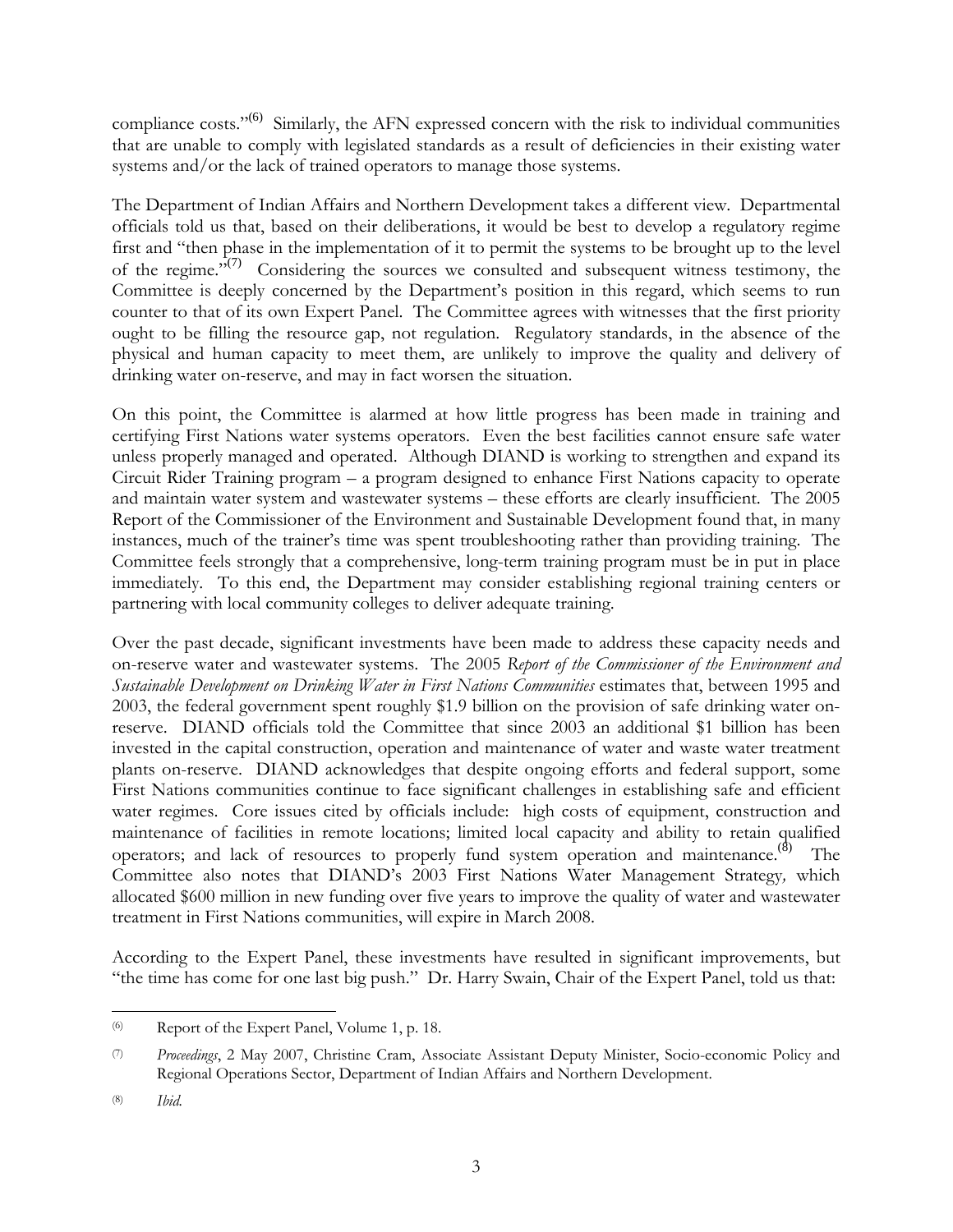*[I]f the federal government continued its present level of effort for another five years, we should be operating at a level where the number of boil water advisories is very small and there is nothing serious to worry about. This is not, in other words, one of those problems in Aboriginal Canada that will persist for ever and ever and ever. This is one that can be solved and it can be solved with the application of a good chunk of money for a limited period of time.(9)* 

The level of investment required to ensure that First Nations community water systems, including their operation, are brought up to an acceptable, sustainable level, is uncertain. The AFN indicated to us that a rough estimate would be between \$15 billion to \$25 billion. According to Dr. Swain: "We are now at a stage where the intent of the 1977 policy – standards similar to non-native communities of comparable size and remoteness – seems to be in sight, *although good measurement is lacking*."<sup>(10)</sup> [Emphasis Added]

The Committee is keenly aware that there are a number of significant concerns with the Department's measurement and risk assessment tools. Commenting on the findings of the Commissioner of the Environment's 2005 audit of safe drinking water on reserve, Jerome Berthelette of the Office of the Auditor General indicated to the Committee that the "department did not have sufficient proof that the water treatment plants were either built to the standard they wanted it to be built or expected it to be built to, and that there were no deficiencies with respect to the water treatment plant."<sup>(11)</sup> In other words, the Department had not adequately identified existing deficiencies with respect to both the ability of the plant to produce the quantity and quality of water required, as well as the construction of the plant itself. As a result, the Committee is deeply concerned that Parliament is not receiving full and accurate information about the quality and safety of drinking water in First Nations communities.

In a similar vein, the Expert Panel told the Committee that they had identified communities that were clearly at higher risk, but that *these communities failed to appear as high risk on the Department's risk assessment because they did not have any water systems at all.* According to the AFN, the Department's assessments are, at best, questionable: "This is not a professional engineer's assessment; this is someone from the Department who maybe telephones the community...we are asking that every one of the systems should be assessed by a professional engineer."(12) Given the fundamental importance of safe drinking water for the health of First Nations people and communities, the Committee feels strongly that the lack of comprehensive information gathering and reporting in this area by the Department is a matter of urgent concern.

Based on the evidence before this Committee with respect to the resource needs of First Nations communities in relation to safe drinking water, the Committee recommends:

 $\overline{\phantom{a}}$ 

<sup>(9)</sup> *Proceedings*, 15 May 2007, Dr. Harry Swain, Chair, Expert Panel on Safe Drinking Water for First Nations.

<sup>(10)</sup> *Ibid.*

<sup>(11)</sup> *Proceedings*, 2 May 2007, Jerome Berthelette, Principal, Office of the Auditor General.

<sup>(12)</sup> *Proceedings*, 16 May 2007, Earl Commanda, Director of Housing, Assembly of First Nations.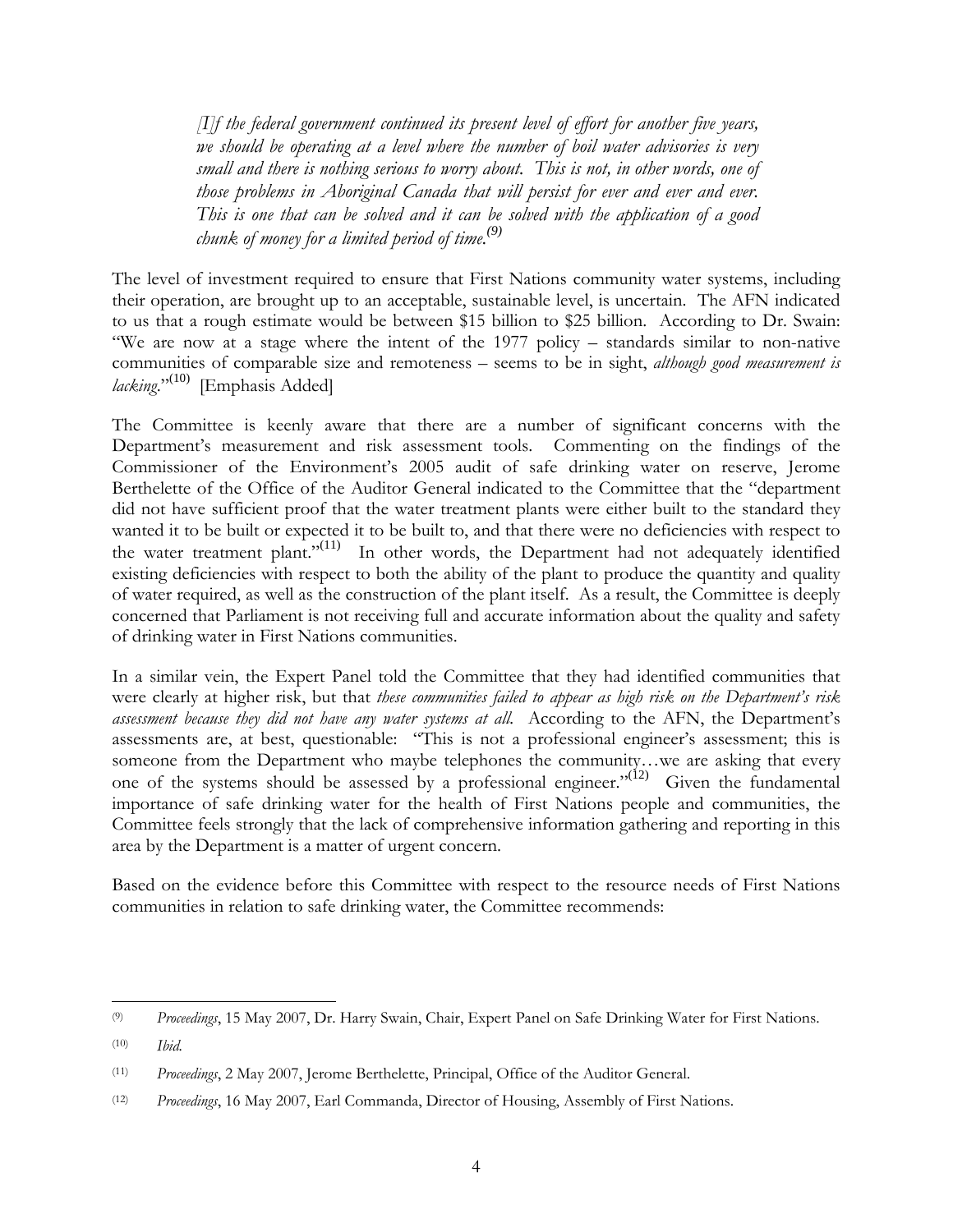#### **RECOMMENDATION 1:**

**That the Department of Indian Affairs and Northern Development provide for a professional audit of water system facilities, as well as an independent needs assessment, with First Nations representation, of both the physical assets and human resource needs of individual First Nations communities in relation to the delivery of safe drinking water prior to the March 2008 expiration of the First Nations Water Management Strategy;** 

**That, upon completion of the independent needs assessment, the Department dedicate the necessary funds to provide for all identified resource needs of First Nations communities in relation to the delivery of safe drinking water;** 

**That a comprehensive plan for the allocation of monies from said funds be completed by June 2008; and** 

**That, upon completion of the comprehensive plan, the Department provide a copy to this Committee and appear before it to report on its contents.** 

### **B. CONSULTATIONS ON THE LEGISLATIVE OPTIONS**

The Expert Panel on Safe Drinking Water for First Nations established by the Minister of Indian Affairs and Northern Development in 2006 explored five legislative options as possible routes to regulating drinking water on reserve. It considered three options – creating a new federal act, incorporating provincial water laws in new federal legislation and applying asserted First Nations jurisdiction and customary laws – the most workable, and conducted a comparative analysis of their merits.

In testimony to the Committee, DIAND officials indicated their intention to proceed with legislation to regulate safe drinking water on-reserve by incorporating provincial water laws in new federal legislation. In its review of legislative options, however, the Expert Panel concluded that enacting federal legislation that would reference existing provincial regimes "appears to be the weaker option owing to gaps and variations in those regimes, the complexity of involving another level of government, and the lower acceptability to many First Nations."<sup>(13)</sup>

Concerns with this option were also expressed by the AFN. Following the release of the Expert Panel's report, the AFN retained the services of the Centre for Indigenous Environmental Resources (CIER) to carry out a legal analysis of the Panel's proposed legislative options, as well as to consider alternate approaches. The CIER found that "it is likely that the provincial regime option has the potential to impact First Nation rights most extensively."<sup>(14)</sup> In testimony to the Committee,

 $\overline{\phantom{a}}$ (13) Report of the Expert Panel, Volume 1, p. 59. For a more detailed examination of this legislative option, readers should also consult Volume II, pp. 32-35.

<sup>(14)</sup> Assembly of First Nations, *Expert Panel Report on Safe Drinking Water for First Nations*, Position Paper. This document can be consulted on-line at: http://www.afn.ca/cmslib/general/water-panel-report.pdf.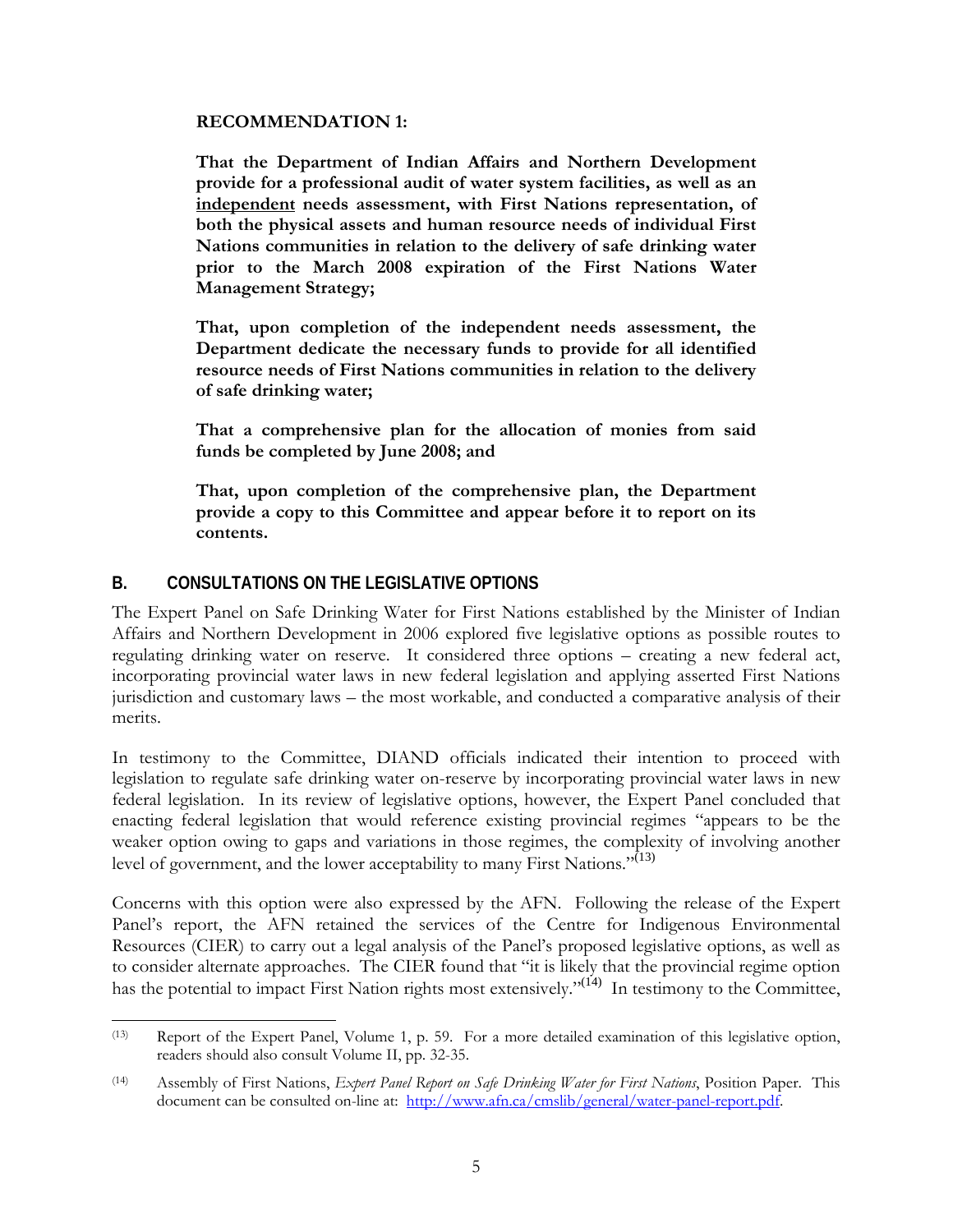AFN officials emphasized their unease around the issue of enforcement. "Where First Nations really object," we were told, "is having someone from the province coming onto a First Nation jurisdiction and saying that they will now be enforcing a provincial law. This is a bone of contention that our leadership would have a hard time accepting given this approach."(15) Consequently, the AFN is proposing an alternate option for consideration along with those outlined by the Expert Panel. It advocates the application of a federal regime as an interim measure for the application of national standards for safe drinking water on-reserve, until such time as First Nations community governments are ready to exercise their own jurisdiction over water management.

The Department itself, it would seem, also recognizes some of the complexities of proceeding with the "provincial" option, including the likelihood of having to persuade provincial governments to expand their existing regimes beyond drinking water quality to include, for example, source water protection, an issue of significant concern to First Nations. Officials told us that:

> *Much of the provincial legislation currently in place does not necessarily cover some of the issues that we run into in First Nations communities, such as cisterns or water that is trucked in by vehicles and many of the smaller systems.(16)*

And again:

*Because our legislative approach … is one of adopting provincial regulatory regimes, then they will be potentially different province by province. You would need to work with the systems in each province to bring them up to an appropriate level.(17)*

The Committee is left to wonder at the Department's intention to proceed with a legislative scheme that is not only incomplete, but that may also find little support among those who must apply, and comply with, the legislation. Based on the evidence – including the Expert Panel's assessment of this legislative approach as the "weaker option" – we are, quite frankly, mystified by the Department's chosen approach. Nor do we feel assured that First Nations communities will be (or have been) properly consulted on the matter.<sup>(18)</sup> The Committee would have hoped that the Department had learned by now that imposing legislation on First Nations without their meaningful input – particularly when the option contemplated appears to be problematic from the start – will meet with resistance.

The Committee feels strongly that whatever regulatory regime is eventually adopted must be developed in close collaboration with First Nations communities and organizations. We agree wholeheartedly with the view of the Expert Panel that apart from the legal duty to consult First Nations communities affected by the proposed legislation, "meaningful discussion between the

l (15) *Proceedings*, 16 May 2007, Earl Commanda, Director of Housing, Assembly of First Nations.

<sup>(16)</sup> *Proceedings*, 2 May 2007, Mark Brooks, Director General, Community Development Branch, Department of Indian Affairs and Northern Development.

<sup>(17)</sup> *Proceedings*, 2 May 2007, Christine Cram, Associate Assistant Deputy Minister, Socio-economic Policy and Regional Operations sector, Department of Indian Affairs and Northern Development.

<sup>(18)</sup> The Report of the Expert Panel explicitly states that its public hearings were not broad consultation. Similarly, the AFN has stated that it will insist on consultations with respect to the Expert Panel's suggested options.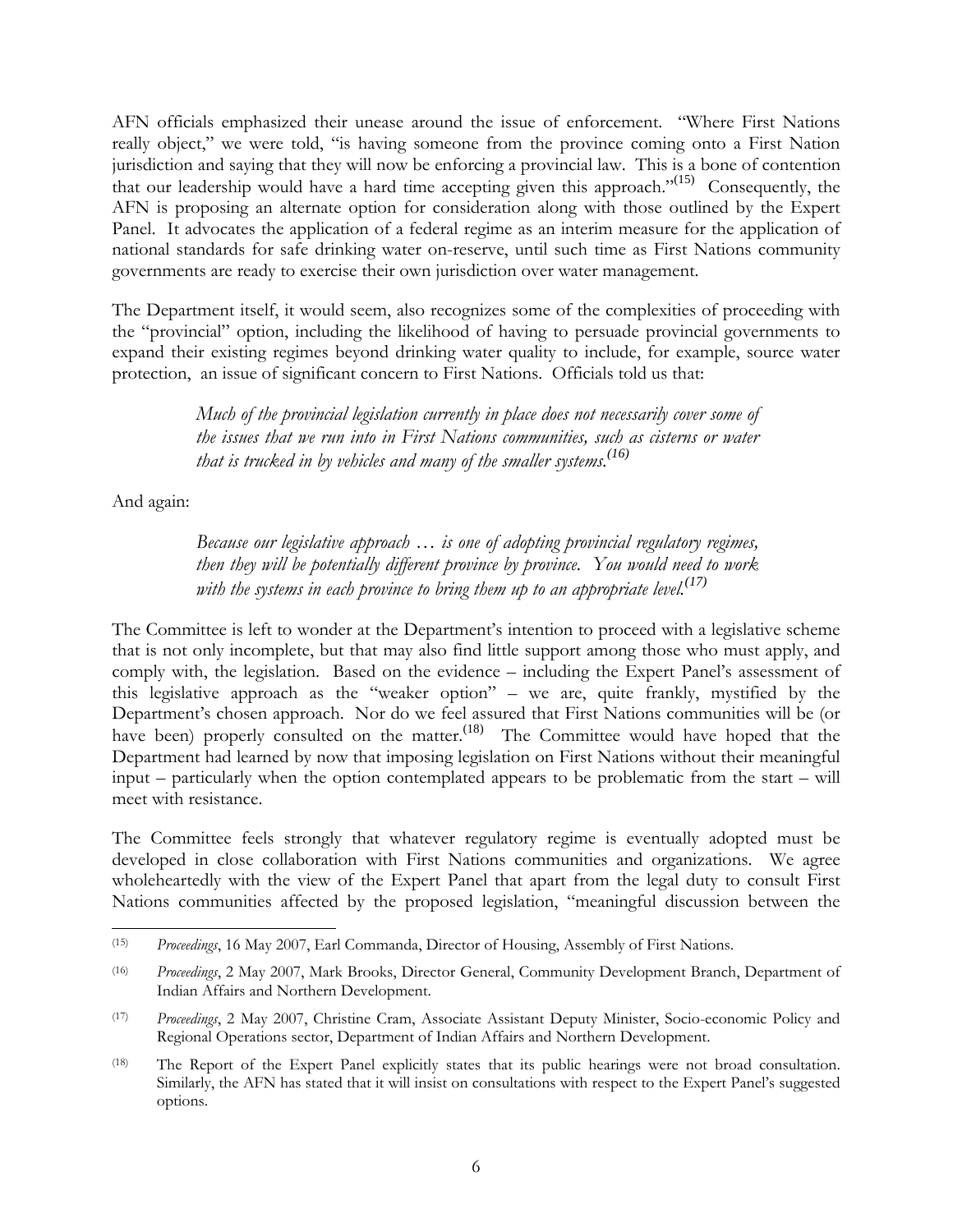federal government and First Nations is necessary if any action to improve the safety of water on reserves is to be effective and responsive."<sup>(19)</sup> Having considered the evidence before the Committee, we urge the Department of Indian Affairs and Northern Development to give full and careful consideration to the observations made in the report of the Expert Panel in respect of regulatory options and the conditions that must be in place for any regulatory regime to succeed, as well as the legislative process set forth by the Assembly of First Nations. Accordingly, the Committee recommends:

#### **RECOMMENDATION 2:**

**That the Department of Indian Affairs and Northern Development undertake a comprehensive consultation process with First Nations communities and organizations regarding legislative options, including those set out in reports of the Expert Panel on Safe Drinking Water and the Assembly of First Nations, with a view to collaboratively developing such legislation.** 

 $\overline{\phantom{a}}$ 

<sup>(19)</sup> Report of the Expert Panel, Volume 1, p. 51.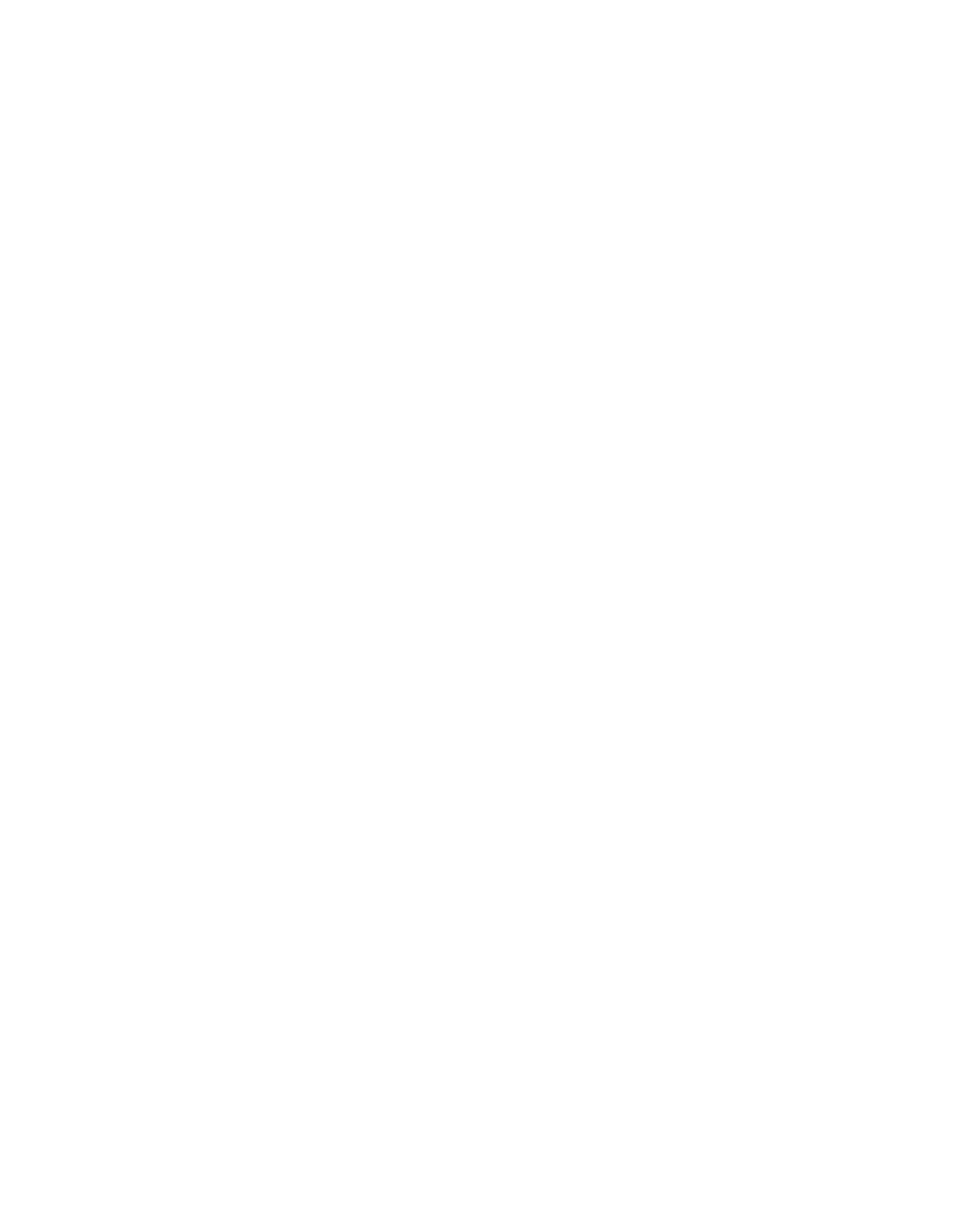### **CONCLUSION**

First Nations people in this country have a right to expect, as do all Canadians, that their drinking water is safe. Through sustained investment and dedicated efforts, there has been notable improvement in the quality of water delivered in First Nations communities. However, the events at Kasheshewan serve to remind us that much more needs to be done. In 2005, the Commissioner of the Environment and Sustainable Development concluded that "[d]espite the hundreds of millions in federal funds invested, a significant proportion of drinking water systems in First Nations communities continue to deliver drinking water whose quality or safety is at risk."<sup>(20)</sup> This is a situation that no Canadian should tolerate.

Legislation to regulate water standards on reserve is required. No one, including this Committee, argues differently. Regulations are, however, only part of the answer. Sustained investment in the capacity of First Nations community water systems and of those running the systems is absolutely essential to ensure First Nations people on-reserve enjoy safe drinking water. Without this investment, we risk introducing a regulatory regime that burdens communities and does little to help them meet legislated standards. Given the gravity of this health and safety issue, we count on the government to ensure this does not occur, and strongly urge the Department to take immediate action on our recommendations.

 $\overline{\phantom{a}}$ 

<sup>(20)</sup> Commissioner for the Environment and Sustainable Development, *Report of the Commissioner for the Environment and Sustainable Development*, "Chapter 5 – Indian and Northern Affairs Canada – Drinking Water in First Nations Communities," 2005. This report can be consulted on-line at: http://www.oagbvg.gc.ca/domino/reports.nsf/html/c20050905ce.html.